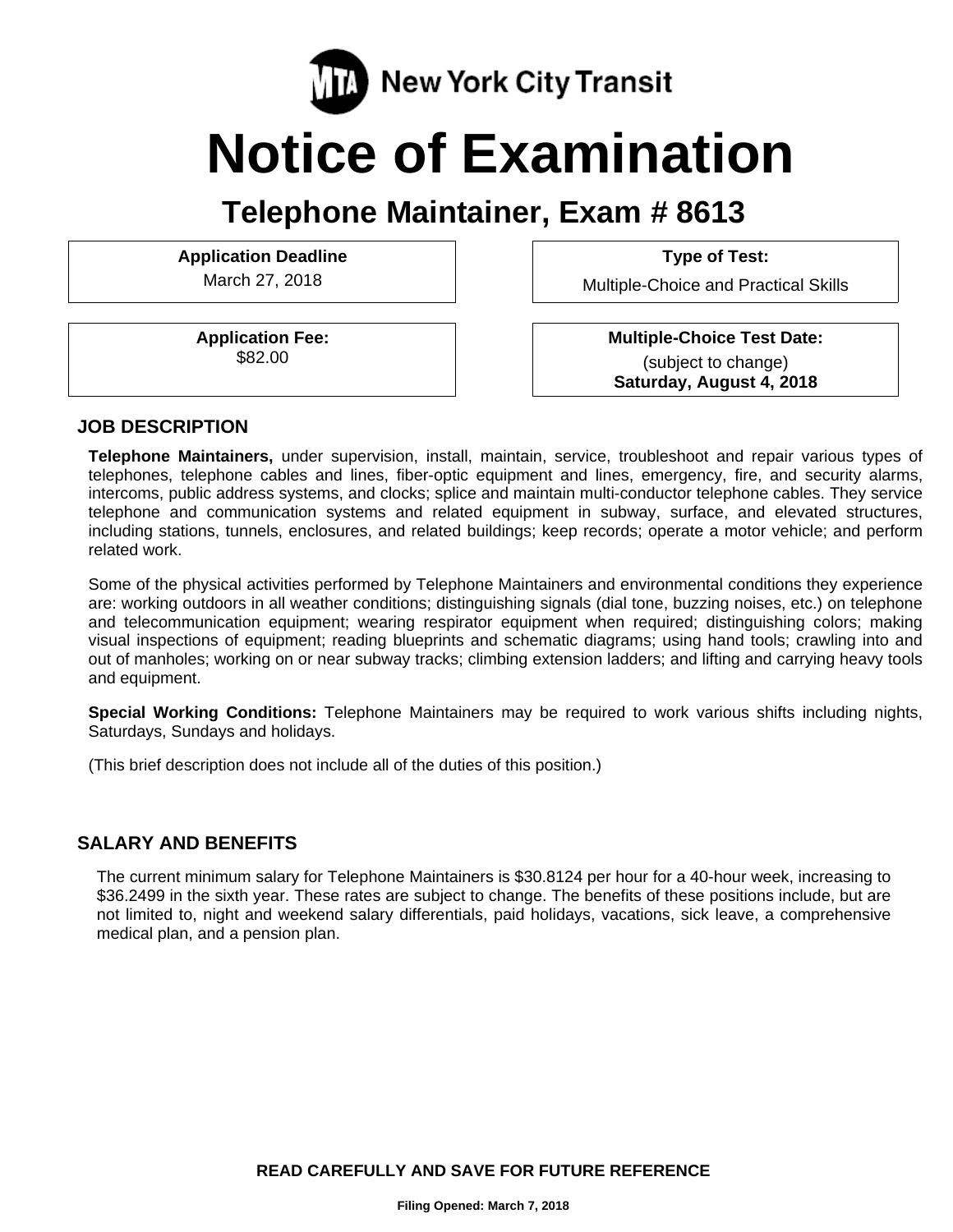# **HOW TO QUALIFY**

**Education and Experience Requirements:** By the **last day of the application period** you must meet the following requirements:

- 1. Four years of full-time, satisfactory experience as a fully trained technician at the journey level (i.e. knowledgeable, experienced, proficient and competent) in the installation or maintenance of various types of telephone and/or telecommunication equipment with a telephone company and/or other companies with large installations of telephone equipment; or
- 2. Three years of full-time satisfactory experience at the journey level as described in paragraph "1." above, plus completion of one of the following listed below before obtaining your journey-level experience:
	- A. Two years of satisfactory full-time experience as a helper, apprentice, or trainee performing or assisting in the work described above; or
	- B. Graduation from a trade school or technical school with a major course of study in telecommunications, electrical or electronic technology, or a closely related field, totaling 600 hours; or
	- C. Graduation from a vocational high school with a major course of study in telecommunications, electrical or electronic technology, or a closely related field; or
	- D. An Associate Degree, or a higher degree, in telecommunications, electrical or electronic technology, or a closely related field from an accredited college or university.

Vocational high school, technical school or trade school education must be approved by a State's Department of Education or a recognized accrediting organization. College education must be from an accredited college or university, accredited by regional, national, professional or specialized agencies recognized as accrediting bodies by the U.S. Secretary of Education, and by the Council for Higher Education Accreditation (CHEA).

Qualifying part-time experience will be credited on a pro-rated basis.

You may be given the multiple-choice test before we verify your qualifications. You are responsible for determining whether or not you meet the qualification requirements for the examination prior to submitting your application. If you are marked "Not Qualified," your application fee will not be refunded and you will not receive a score.

# **REQUIREMENTS TO BE APPOINTED**

**Driver License Requirement:** At the time of appointment, you must have a motor vehicle driver license valid in the State of New York with no disqualifying restrictions that would preclude the performance of the duties of this title. If you have serious moving violations, a license suspension or an accident record, you may be disqualified. This license must be maintained for the duration of your employment.

**Drug Screening Requirement:** You must pass a drug screening in order to be appointed, and if appointed, you will be subject to random drug and alcohol tests for the duration of your employment. Additionally, if you have tested positive on a drug or alcohol test or had a refusal to test during pre-employment or while employed by a Federal DOT-regulated employer during the applicable period, you must have completed the Substance Abuse Professional (SAP) process required by federal law in order to be appointed to these safety-sensitive positions.

**Residency:** New York City residency is not required for this position.

**English Requirement:** You must be able to understand and be understood in English.

**Proof of Identity:** Under the Immigration Reform and Control Act of 1986, you must be able to prove your identity and your right to obtain employment in the United States prior to employment with MTA New York City Transit.

# **READ CAREFULLY AND SAVE FOR FUTURE REFERENCE**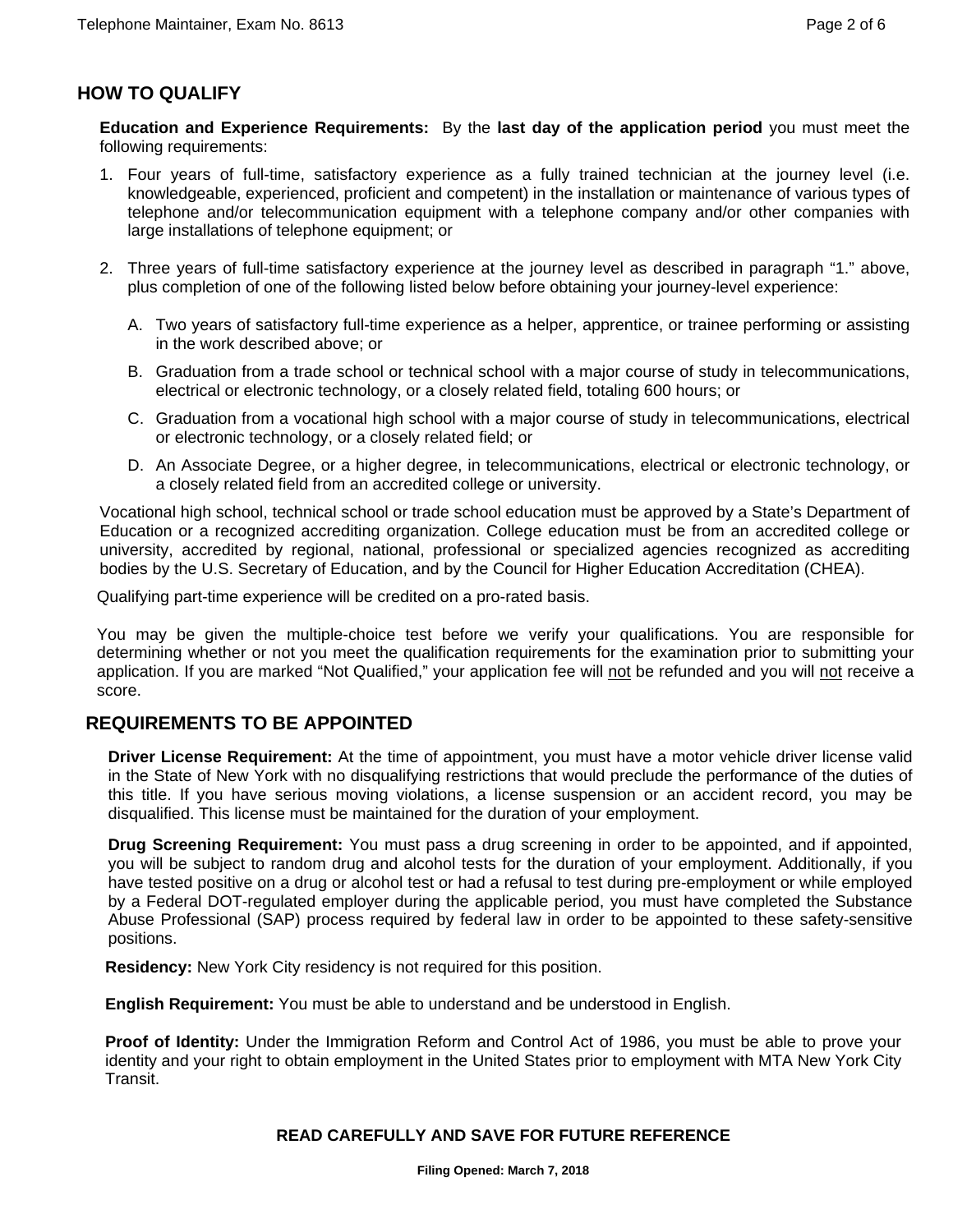# **HOW TO OBTAIN AN APPLICATION**

During the application period, you may obtain an *Application* for this examination online at http://www.mta.info/nyct/hr/appexam.htm or in person at the MTA New York City Transit Exam Information Center as indicated below:

**MTA New York City Transit Exam Information Center:** Open Monday through Friday, from 9 AM to 3 PM, in the lobby at 180 Livingston Street, Brooklyn, New York. Directions: take the A, C, F or R trains to the Jay Street-Metro Tech Station, or the 2, 3 or G train to the Hoyt Street Station.

## **REQUIRED FORMS**

- 1. **Application:** Make sure that you follow all instructions included with your *Application*, including payment of fee. Save a copy of the instructions for future reference.
- 2. **Education and Experience Test Paper:** Write your social security number in the box at the top of the cover page, and the examination title and number in the box provided. This form must be filled out completely and in detail for you to receive your proper rating. Keep a copy of your completed *Education and Experience Test Paper* for your records.
- 3. **Foreign Education Fact Sheet (Required only if you need credit for your foreign education for this examination):** If you were educated outside the United States, you must have your foreign education evaluated to determine its equivalence to education obtained in the United States. The services that are approved to make this evaluation, as well as instructions on how to submit this evaluation are listed in the *Foreign Education Fact Sheet* included with your application packet. When you contact the evaluation service ask for a "document-by-document" (general) evaluation of your foreign education.

# **HOW TO SUBMIT AN APPLICATION AND PAY THE APPLICATION FEE**

If you believe you meet the requirements in the *How to Qualify* section and you are not requesting a Fee Waiver, **you may apply by mail or online**. MTA New York City Transit will **not** accept applications in person.

#### **Applications by Mail must:**

- 1. Include all of the required forms, as indicated in the "Required Forms" section above.
- 2. Be postmarked by the last day of the application period.
- 3. Be mailed to the address in the "Correspondence" section of this notice.
- 4. Include the appropriate fee in the form of a money order.

#### **The Money Order (Postal Money Order Preferred) must:**

- 1. Be made payable to MTA New York City Transit.
- 2. Be valid for one year.
- 3. Have the following information written on it: your name, home address, the last four digits of your social security number, and the exam title and exam number.

Save your money order receipt for future reference and proof of filing an *Application*.

#### **Cash and personal checks will not be accepted.**

#### **Online Applications:**

- 1. Apply using http://mta.info/nyct/hr/appexam.htm by the last day of the application period.
- 2. Log into your existing account or create a new account online to apply.
- 3. Follow the steps to submitting an application.
- 4. A confirmation number will appear on the same page after submitting your Application.
- 5. Below the confirmation number, a Pay Examination Fee button will appear for you to click to open the payment page.
- 6. A major credit card or a bank card associated with a bank account must be used when paying the application fee.
- 7. You will be sent a confirmation email after you submit payment for the application fee.

Computers with internet access are available on a limited basis at branches of the New York Public Library, the Brooklyn Library and the Queens Library to patrons with a valid library card.

#### **READ CAREFULLY AND SAVE FOR FUTURE REFERENCE**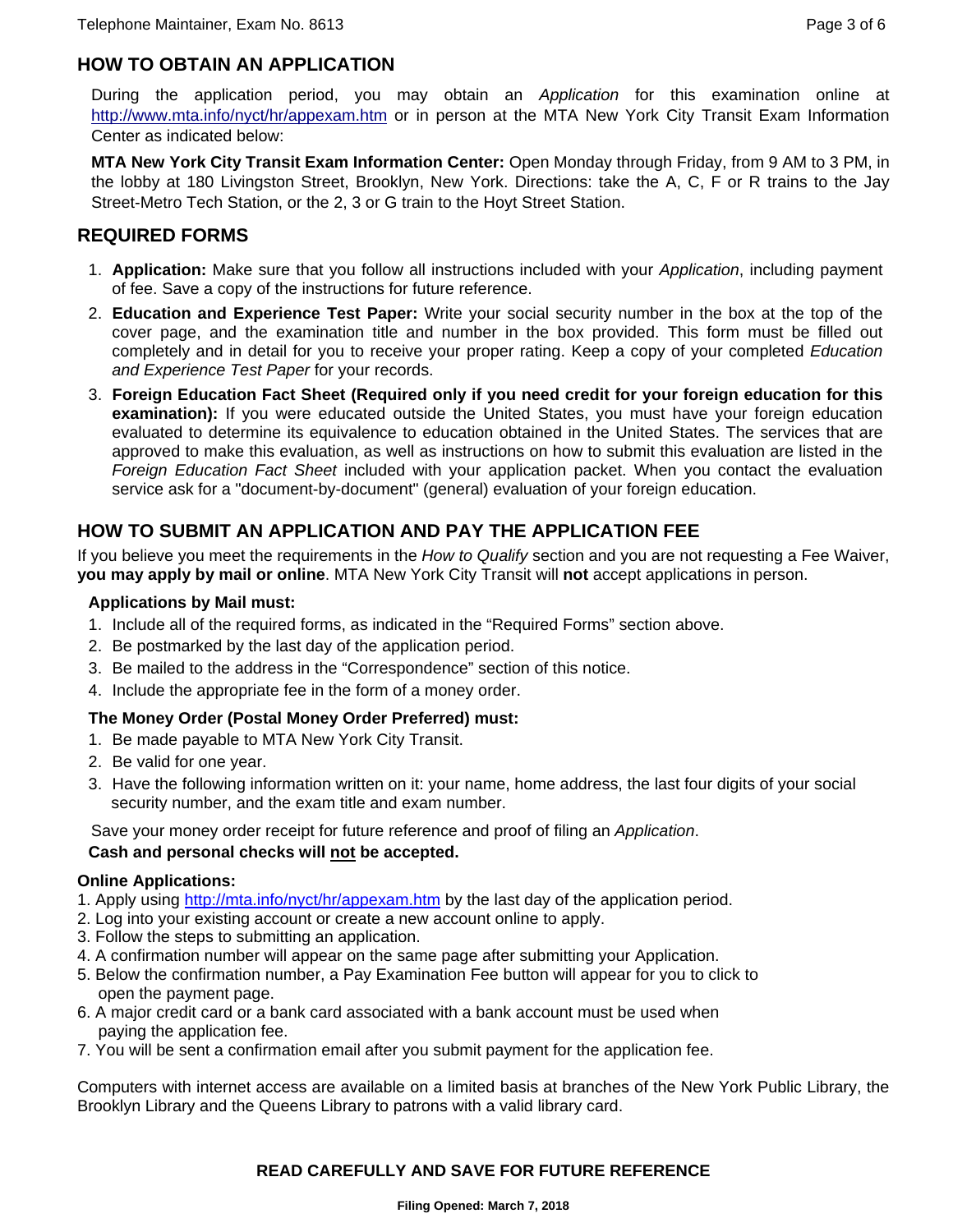# **HOW TO SUBMIT AN APPLICATION AND PAY THE APPLICATION FEE (continued)**

**Application Fee:** This fee is generally not refundable. Under special circumstances, you may be entitled to a refund. You should refer to the Department of Citywide Administrative Services (DCAS) Exam Regulations to determine if you are entitled to a refund prior to requesting a refund. You can refer to the bottom of the last page of this Notice of Examination for instructions on how to obtain a copy of the DCAS Exam Regulations.

### **HOW TO SUBMIT AN APPLICATION WHEN REQUESTING A FEE WAIVER:**

Applicants who wish to request a Fee Waiver must obtain an Application in person at the MTA New York City Transit Exam Information Center as indicated above and must submit the Application and required forms **by mail by the last day of the application period**.

MTA New York City Transit will not accept applications in person. Additional information on requesting an application fee waiver is available with the Application.

#### **ADMISSION LETTER**

An *Admission Letter* will be mailed to you about 10 days before the date of the multiple-choice test. If you do not receive an *Admission Letter* at least 4 days before the test date, you may obtain a duplicate letter at the MTA New York City Transit Exam Information Center (as indicated above). A paper copy of the *Admission Letter* is your ticket for admission to the test.

#### **THE TEST**

You will be given a qualifying multiple-choice test and a competitive practical skills test. You must achieve a score of at least 70% to pass both the multiple-choice test and practical skills test. Only those who pass the qualifying multiple-choice test will be scheduled to take the practical skills test. Your score on the competitive practical skills test will determine your place on the eligible list.

Veterans' or Disabled Veterans' Credit will be granted only to eligible passing candidates who request that such credit be applied. Veterans' or Disabled Veterans' Credit should be requested at the time of application, but **must** be requested before the date the eligible list is established. Claims for Veterans' or Disabled Veterans' Credit cannot be made once the eligible list is established.

The multiple-choice test may include questions on concepts, terminology, devices, and components related to telephones and communication equipment and systems; basic electrical theory and circuitry; proper selection and use of tools, instruments and materials; safe, proper and efficient work practices; reading and interpreting blueprints and drawings; performing job-related calculations; troubleshooting; and other related areas.

The practical skills test may require you to perform tasks associated with basic installation and troubleshooting of telephone circuits; basic electrical circuits and theory; intercoms; fiber optics; troubleshooting; tool knowledge; and related areas.

#### **TEST ADMINISTRATION GUIDELINES**

**Warning:** You are not permitted to enter the test site with cellular phones, smart watches, beepers, pagers, cameras, portable media players, or other electronic devices. Calculators are permitted; however, they must be hand-held, battery or solar-powered, numeric only. Calculators with functions **other than** addition, subtraction, multiplication and division **are prohibited**. Electronic devices with an alphabetic keyboard or with word processing or data recording capabilities such as planners, organizers, etc. are prohibited. If you use any of these devices in the building at any time before, during or after the test, you may not receive your test results, your test score may be nullified, and your application fee will not be refunded.

You may not have any other person, including children, present with you while you are being processed for or taking the test and no one may wait inside the test site while you are taking the test.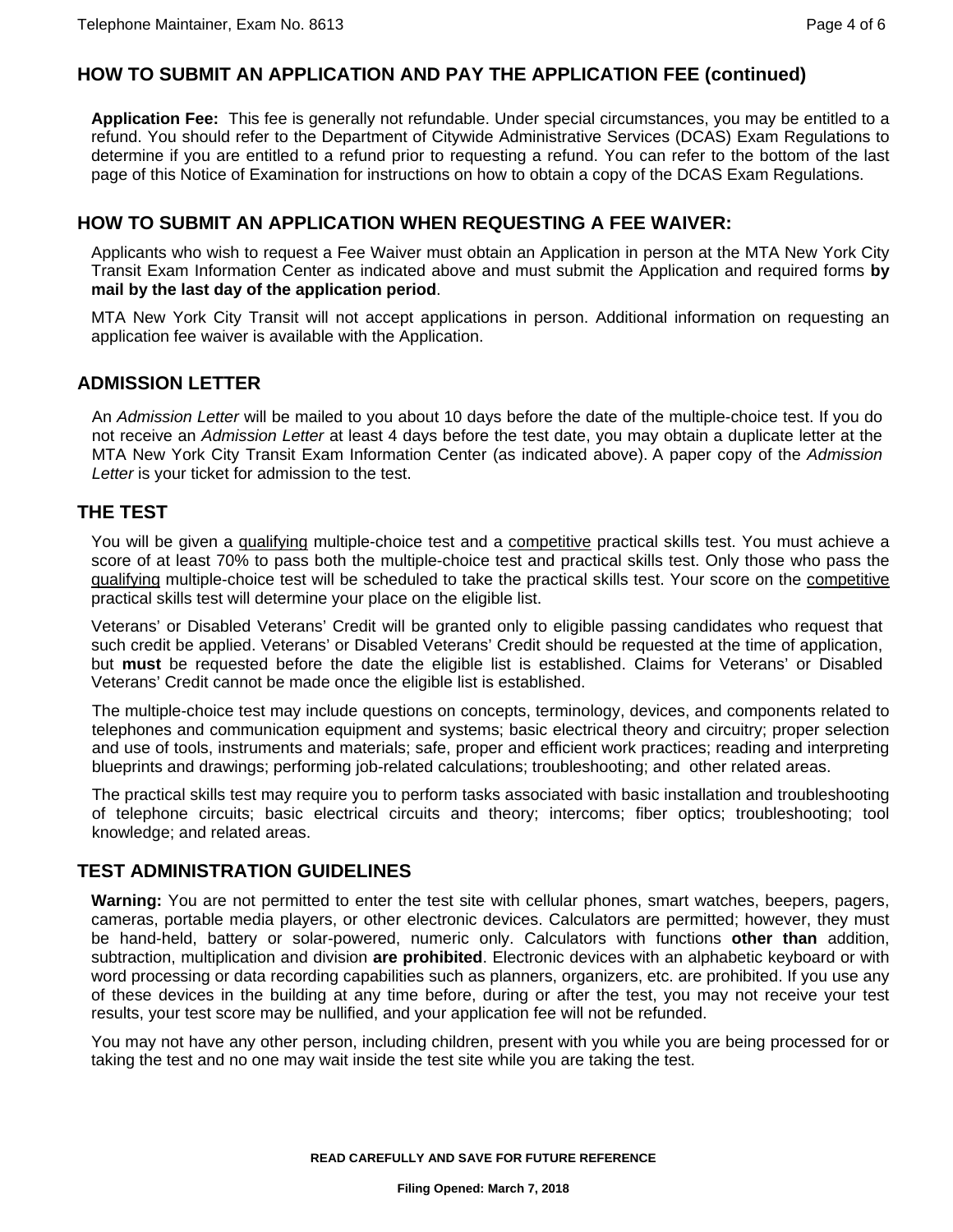# **TEST ADMINISTRATION GUIDELINES (continued)**

**Required Identification:** You are required to bring one (1) form of valid (non-expired) signature and photo bearing identification to the test site. The name that was used to apply for the exam must match the first and last name on the photo ID. A list of acceptable identification documents is provided below. If you do not have an acceptable ID, you may be denied testing. Acceptable forms of identification (bring one) are as follows: state issued driver's license, state issued identification card, US Government issued passport, US Government issued military identification card, US Government issued Alien Registration Card, employer identification card with photo, or student identification card with photo.

**Leaving:** You must leave the test site once you finish the test. If you leave the test site after being fingerprinted but before finishing the test, you will not be permitted to re-enter. If you disregard this instruction and re-enter the test site, you may not receive your test results, your test score may be nullified, and your application fee will not be refunded.

# **THE TEST RESULTS**

If you meet the education and experience requirements and pass the qualifying multiple-choice test and competitive practical skills test, your name will be placed in final score order on an eligible list and you will be given a list number. You will be notified by mail of your test results. If you meet all requirements and conditions, you will be considered for appointment when your name is reached on the eligible list.

# **SPECIAL ARRANGEMENTS**

## **Special Test Accommodations:**

If you plan to request special testing accommodations due to disability or an alternate test date due to your religious belief, follow the instructions included with your *Application* and mail your request to the address found in the "Correspondence" section below no later than 30 days prior to the scheduled test date.

**Make-Up Test:** You may apply for a make-up test if you cannot take the test on the scheduled test date for any of the following reasons:

- 1. Compulsory attendance before a public body;
- 2. On-the-job injury or illness caused by municipal employment where you are an officer or employee of the City;
- 3. Absence from the test within one week following the death of a spouse, domestic partner, parent, sibling, child or child of a domestic partner where you are an officer or employee of the City;
- 4. Absence due to ordered military duty;
- 5. A clear error for which MTA New York City Transit is responsible; or
- 6. A temporary disability, pregnancy-related, or child-birth-related condition preventing you from taking the test.

To request a make-up test, mail your request with your documentation of special circumstances to the address found in the "Correspondence" section below within 60 days of your scheduled test date or within 90 days following termination of your military duty.